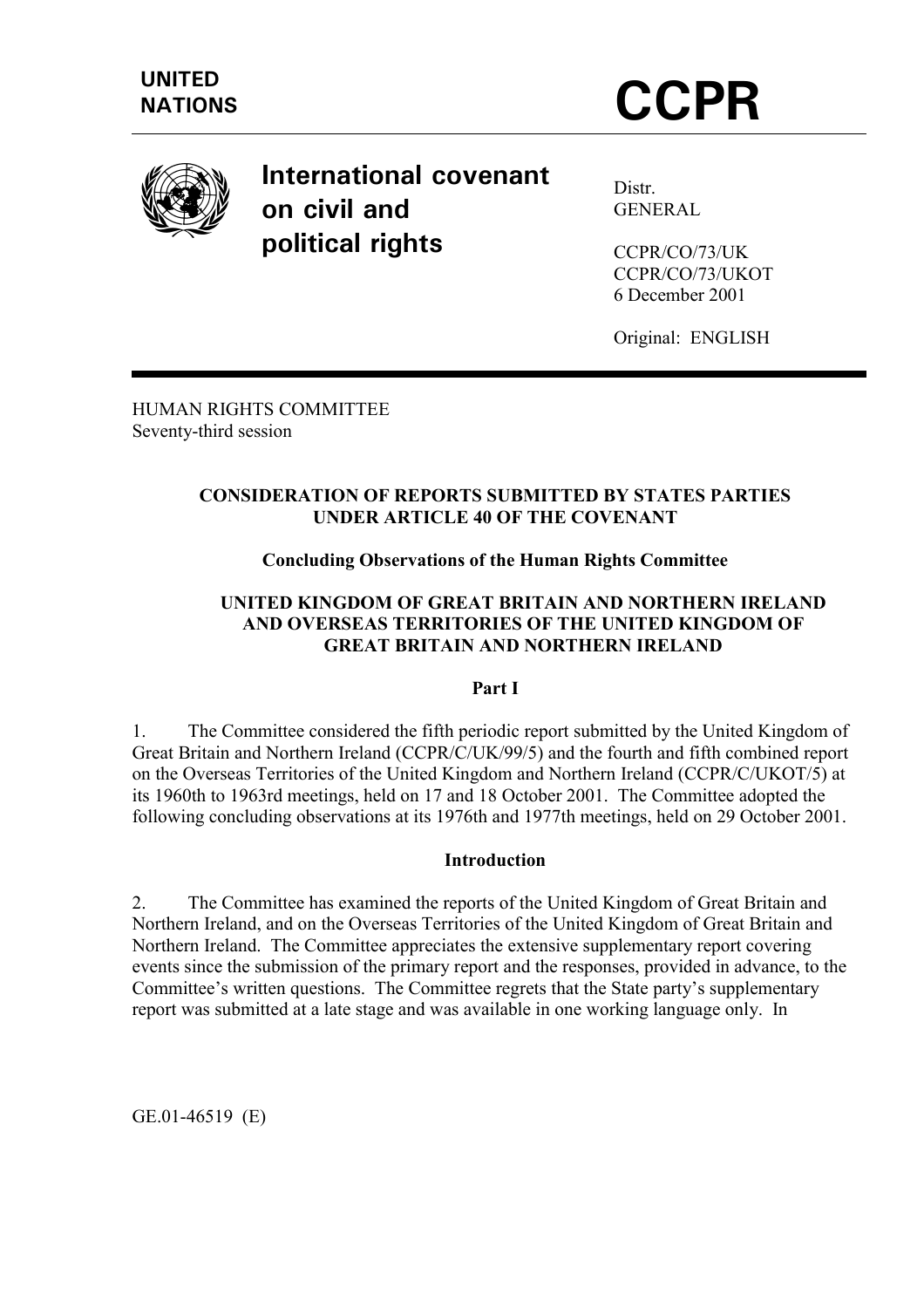CCPR/CO/73/UK CCPR/CO/73/UKOT page 2

particular, the Committee commends the inclusion in the State party's responses of a comprehensive account of the legal and practical actions taken to follow up on each of the Committee's concluding observations on the consideration of the previous report. In respect of the overseas territories, the Committee regrets that it did not receive the entirety of the documentation referred to in the corresponding report, which prevented Committee members from fully examining the report.

#### **Part II**

# **UNITED KINGDOM OF GREAT BRITAIN AND NORTHERN IRELAND**

#### **Positive aspects**

3. The Committee welcomes the entry into force of the Human Rights Act 1998. The Committee considers the resulting enhanced judicial scrutiny of executive and legislative action, and the legal duty placed upon the authorities to act consistently with rights which are similar in substance to many Covenant rights, to be an important step towards ensuring compliance with, and remedies for breaches of, those Covenant rights.

4. The Committee welcomes the conclusion of the Belfast Agreement in April 1998 and the changes adopted in Northern Ireland, based upon the agreement, as the State party and other signatories have sought to move away from the extraordinary measures in place in that jurisdiction towards higher promotion of respect for human rights and fundamental freedoms. In particular, the Committee commends the establishment of an independent Police Ombudsman with jurisdiction over complaints in regard to all uses of force on the part of the police and with significant powers of investigation and enforcement, as well as the creation of a Human Rights Commission in Northern Ireland. Consonant with these developments, the Committee also welcomes the State party's recent withdrawal of its notice of derogation relating to article 9, paragraph 3, of the Covenant.

5. The Committee also welcomes the extension of the Race Relations Act to cover all public bodies, and the adoption of a Disability Discrimination Act.

#### **Principal subjects of concern and recommendations**

6. The Committee notes with concern that the State party, in seeking inter alia to give effect to its obligations to combat terrorist activities pursuant to Security Council resolution 1373 (2001), is considering the adoption of legislative measures which may have potentially far-reaching effects on rights guaranteed in the Covenant and which, in the State party's view, may require derogations from human rights obligations.

**The State party should ensure that any measures it undertakes in this regard are in full compliance with the provisions of the Covenant, including, when applicable, the provisions on derogation contained in article 4 of the Covenant.**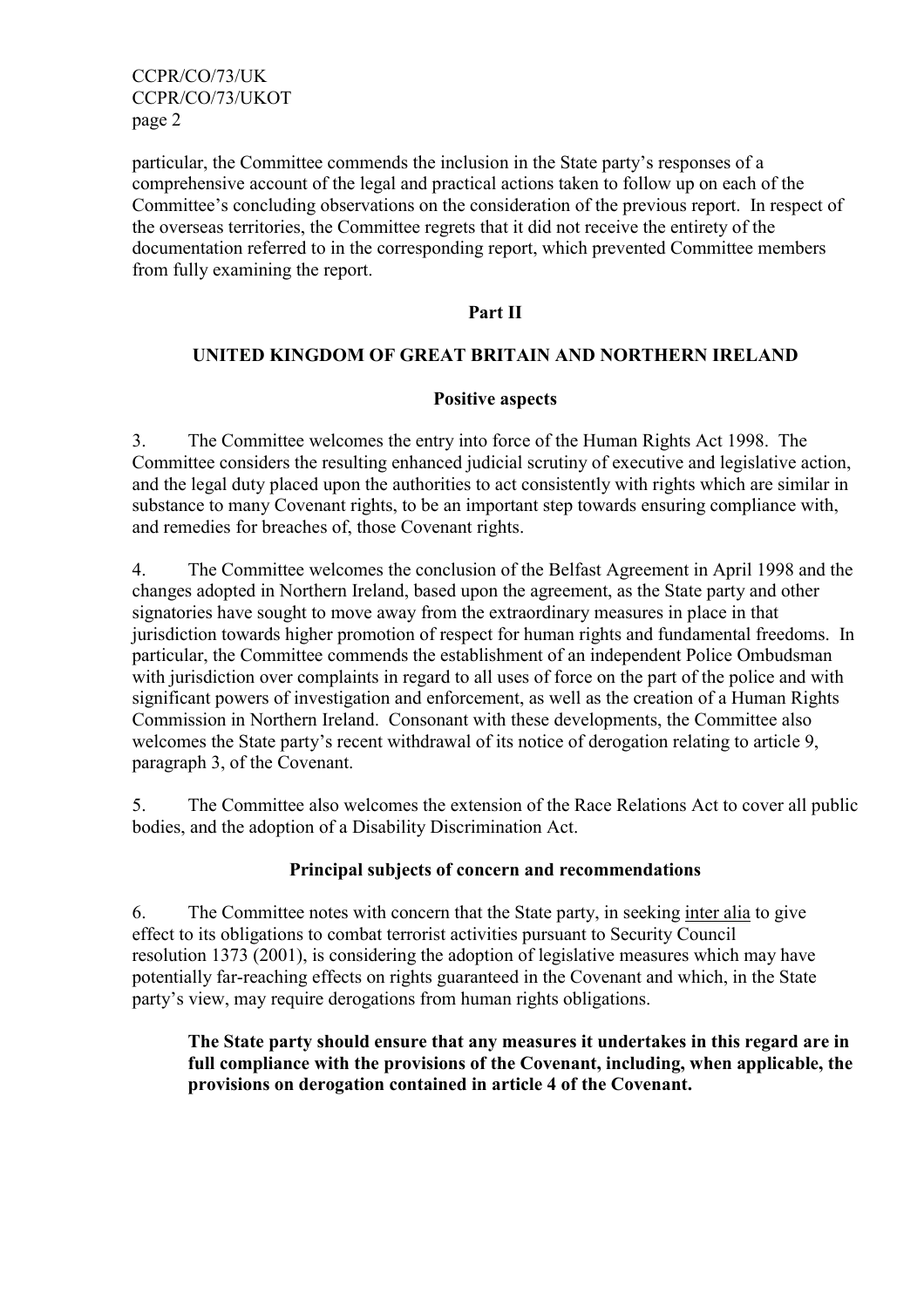CCPR/CO/73/UK CCPR/CO/73/UKOT page 3

7. The Committee regrets that the State party, while having incorporated many Covenant rights into its domestic legal order through the Human Rights Act 1998, has failed to accord the same level of protection to other Covenant rights, including the provisions of articles 26 and 27.

# **The State party should consider, as a matter of priority, how persons subject to its jurisdiction may be guaranteed effective and consistent protection of the full range of Covenant rights. It should consider, as a priority, accession to the first Optional Protocol**.

8. The Committee is deeply disturbed that, a considerable time after murders of persons (including human rights defenders) in Northern Ireland have occurred, a significant number of such instances have yet to receive fully independent and comprehensive investigations, and the persons responsible to be prosecuted. This phenomenon is doubly troubling where persistent allegations of involvement and collusion by members of the State party's security forces, including the Force Research Unit, remain unresolved.

#### **The State party should implement, as a matter of particular urgency given the passage of time, the measures required to ensure a full, transparent and credible accounting of the circumstances surrounding violations of the right to life in Northern Ireland in these and other cases**.

9. Although the Committee appreciates the establishment of specialist bodies to deal with various specific areas of discrimination, such as the Commission for Racial Equality, the Equal Opportunities Commission and the Disability Rights Commission, the Committee considers that the establishment of a national human rights commission with comprehensive jurisdiction to receive complaints of human rights violations would be a valuable addition to the remedies available to persons complaining of such violations, particularly persons for whom recourse to the courts is, as a practical matter, too costly, difficult or impossible.

#### **The State party should consider the establishment of a national human rights commission to provide and secure effective remedies for alleged violations of all human rights under the Covenant**.

10. The Committee is concerned at the State party's maintenance of an old law that convicted prisoners may not exercise their right to vote. The Committee fails to discern the justification for such a practice in modern times, considering that it amounts to an additional punishment and that it does not contribute towards the prisoner's reformation and social rehabilitation, contrary to article 10, paragraph 3, in conjunction with article 25 of the Covenant.

# **The State party should reconsider its law depriving convicted prisoners of the right to vote**.

11. Although the Committee appreciates the introduction of new criminal offences of racially aggravated violence, harassment or criminal damage, it is deeply disturbed by the recent repeated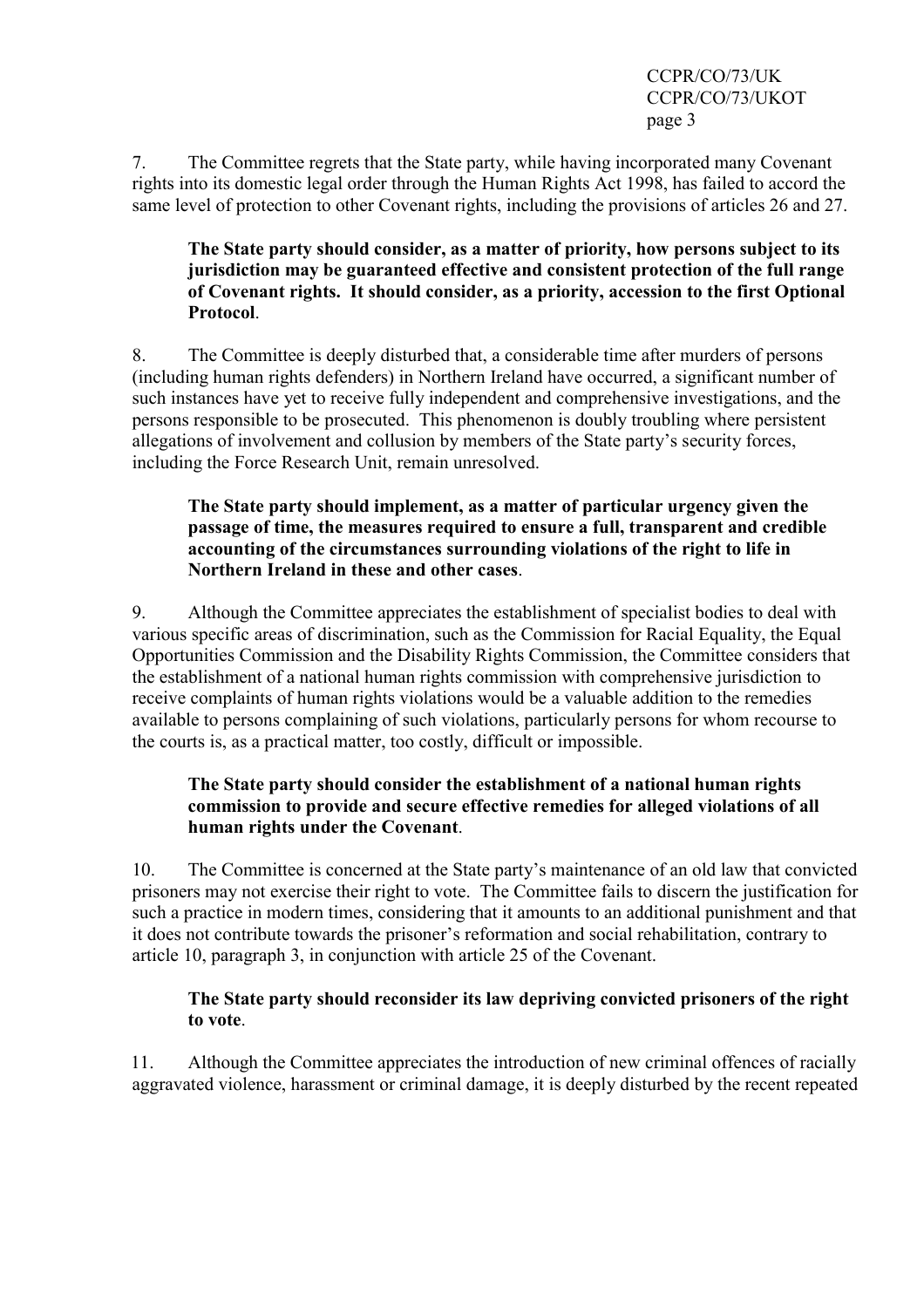CCPR/CO/73/UK CCPR/CO/73/UKOT page 4

violent outbreaks of serious race and ethnicity-based rioting and associated criminal conduct in some major cities. These incidents seriously affected the enjoyment of rights under articles 9 and 26 of many persons of different ethnic groups.

**The State party should continue to seek to identify those responsible for these outbreaks of violence, and to take appropriate measures under its law. It should also work to facilitate dialogue between communities and between community leaders, and to identify and remedy the causes of racial tension in order to prevent such incidents in the future.** 

**The State party should also consider facilitating inter-political party arrangements to ensure that racial tension is not inflamed during political campaigns**.

12. The Committee is disturbed at the sharply increased number of racist incidents within the criminal justice system, particularly those reported as having been committed by police and prison staff against inmates. Racist violence between prisoners inappropriately located together has also resulted in serious violations of prisoners' rights under the Covenant, including at least one case of murder.

**The State party should encourage the transparent reporting of racist incidents within prisons and ensure that racist incidents are rapidly and effectively investigated. It should ensure that appropriate disciplinary and preventive measures are developed to protect those persons who are particularly vulnerable To this end, the State party should pay particular attention to improving the representation of ethnic minorities within the police and prison services**.

13. Although the Committee appreciates that a number of improvements over the reporting period in the representation of ethnic minorities in various walks of public life, as well as the extension in the Race Relations (Amendment) Act 2000 of a positive duty to certain public bodies to promote racial equality, the Committee remains concerned at the disproportionately low levels of participation by members of minority groups in government and the civil service, particularly the police and prison service.

# **The State party should take appropriate measures to ensure that its public life better reflects the diversity of its population**.

14. The Committee is concerned at reports that, since recent terrorist attacks, persons have been the subject of attack and harassment on the basis of their religious beliefs and that religion has been utilized to incite to the commission of criminal acts. The Committee is also disturbed that incidents of violence and intimidation on the basis of religious affiliation in Northern Ireland continue to occur.

**The State party should extend its criminal legislation to cover offences motivated by religious hatred and should take other steps to ensure that all persons are protected from discrimination on account of their religious beliefs**.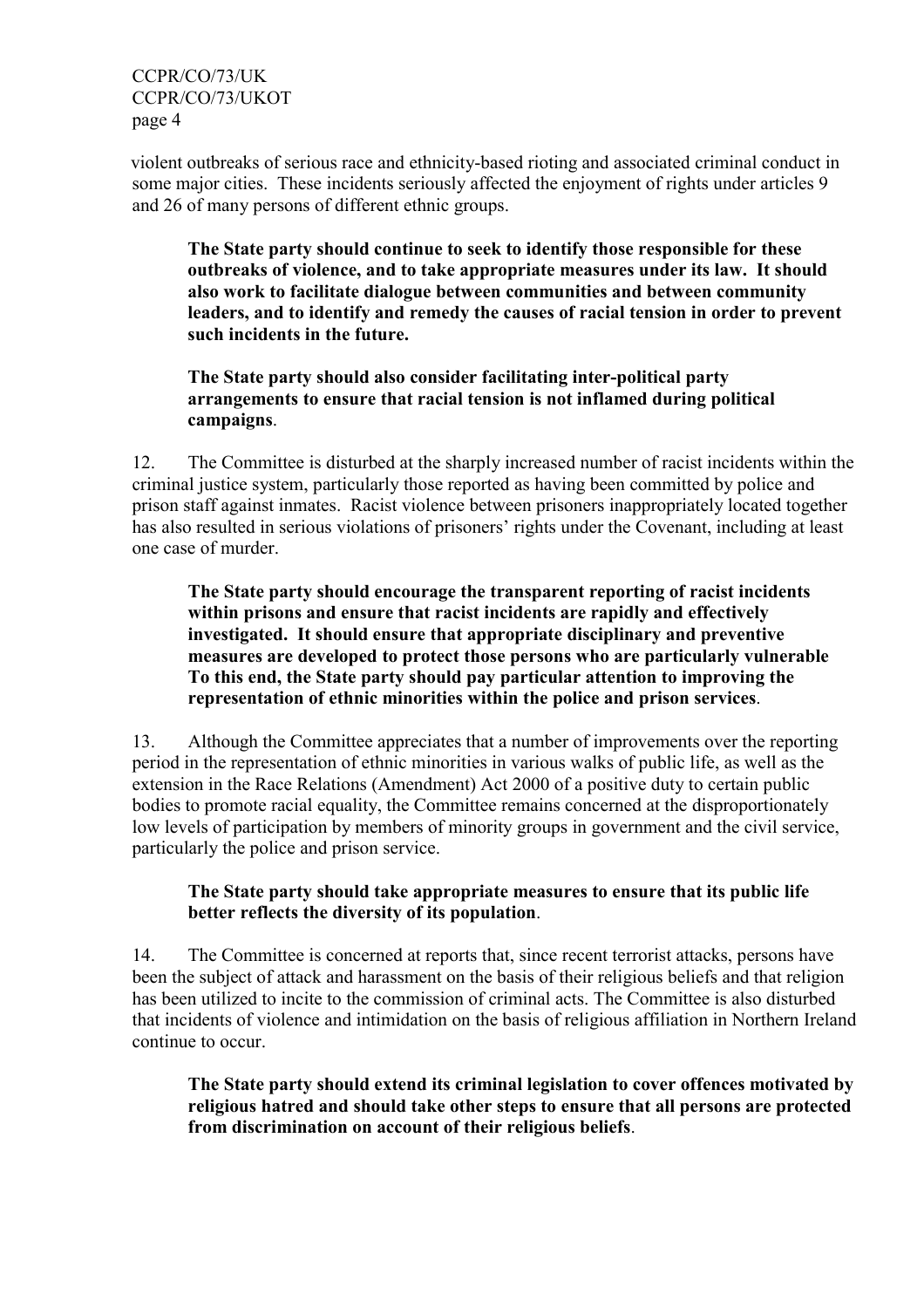CCPR/CO/73/UK CCPR/CO/73/UKOT page 5

15. The Committee notes that, despite recent improvements, the proportions of women participating in public life, particularly at senior levels of the executive and judiciary and in Parliament, and also in the private sector, remain at low levels.

# **The State party should take necessary steps towards achieving an appropriate representation of women in these fields**.

16. The Committee is concerned that asylum-seekers have been detained in various facilities on grounds other than those legitimate under the Covenant, including reasons of administrative convenience. In any event, the Committee considers unacceptable any detention of asylum-seekers in prisons. The Committee notes, moreover, that asylum-seekers, after final refusal of their request, may also be held in detention for an extended period when deportation might be impossible for legal or other considerations. The Committee is also concerned that the practice of dispersing asylum-seekers may have adverse effects on their ability to obtain legal advice and upon the quality of that advice. Dispersal, as well as the voucher system of support, have on occasion led to risks for the physical security of asylum-seekers.

**The State party should closely examine its system of processing asylum-seekers in order to ensure that each asylum-seeker's rights under the Covenant receive full protection, being limited only to the extent necessary and on the grounds provided for in the Covenant. The State party should end detention of asylum-seekers in prisons**.

17. Although the Committee appreciates the recent prohibition on drawing negative inferences from a suspect's silence while his or her lawyer is absent, the Committee remains troubled by the principle that juries may draw negative inferences from the silence of accused persons.

# **The State party should reconsider, with a view to repealing it, this aspect of criminal procedure, in order to ensure compliance with the rights guaranteed under article 14 of the Covenant.**

18. The Committee remains concerned that, despite improvements in the security situation in Northern Ireland, some elements of criminal procedure continue to differ between Northern Ireland and the remainder of the State party's jurisdiction. In particular, the Committee is troubled that, under the so-called "Diplock court" system in Northern Ireland, persons charged with certain "scheduled offences" are subject to a different regime of criminal procedure, including the absence of a jury. That modified procedure applies unless the Attorney-General certifies, without having to justify or explain, that the offence is not to be treated as a scheduled offence. The Committee recalls its interpretation of the Covenant as requiring that objective and reasonable grounds be provided by the appropriate prosecution authorities to justify the application of different criminal procedure in particular cases.

**The State party should carefully monitor, on an ongoing basis, whether the exigencies of the specific situation in Northern Ireland continue to justify any such distinctions. In particular, it should ensure that, in each case where a person is**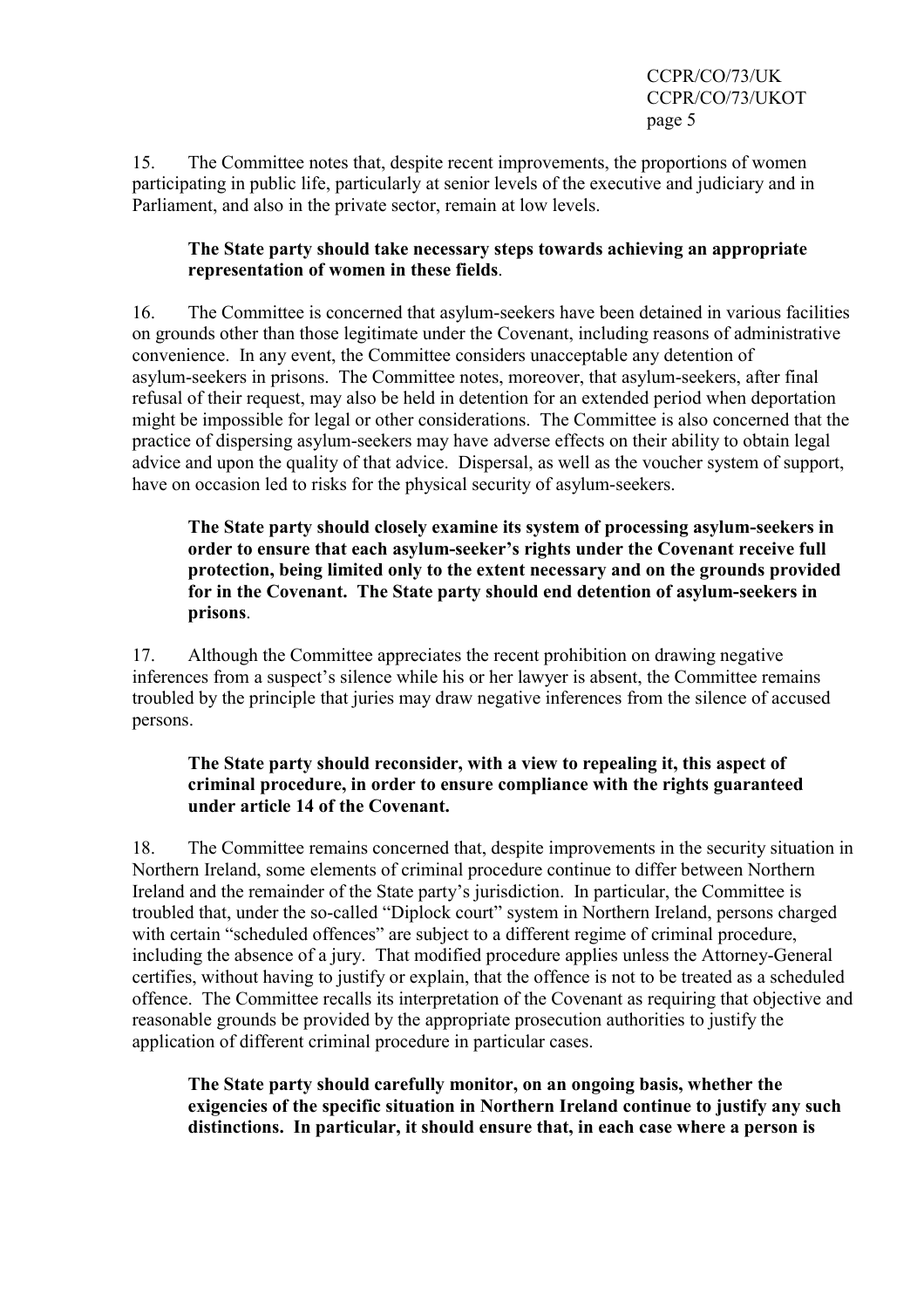# **subjected to the "Diplock" jurisdiction, objective and reasonable grounds are provided and that this requirement is incorporated in the relevant legislation (including the Northern Ireland (Emergency Provisions) Act 1996).**

19. The Committee notes with concern that, under the general Terrorism Act 2000, suspects may be detained for 48 hours without access to a lawyer if the police suspect that such access would lead, for example, to interference with evidence or alerting another suspect. Particularly in circumstances where these powers have not been used in England and Wales for several years, where their compatibility with articles 9 and 14 inter alia is suspect, and where other less intrusive means for achieving the same ends exist, the Committee considers that the State party has failed to justify these powers.

# **The State party should review these powers in the light of the Committee's views**.

20. The Committee is concerned that provisions of the Criminal Procedure and Investigations Act 1996 enable prosecutors to seek a non-reviewable decision by a court to the effect that sensitive evidentiary material, which would otherwise be disclosed to a defendant, is withheld on public interest/immunity grounds. The Committee considers that the State party has failed to demonstrate the necessity of these arrangements.

# **The State party should review these provisions in the light of the Committee's remarks and previous concluding observations in respect of article 14, in order to ensure that the guarantees of article 14 are fully respected**.

21. The Committee is concerned that powers under the Official Secrets Act 1989 have been exercised to frustrate former employees of the Crown from bringing into the public domain issues of genuine public concern, and to prevent journalists from publishing such matters.

**The State party should ensure that its powers to protect information genuinely related to matters of national security are narrowly utilized and limited to instances where it has been shown to be necessary to suppress release of the information**.

#### **Part III**

# **OVERSEAS TERRITORIES OF THE UNITED KINGDOM OF GREAT BRITAIN AND NORTHERN IRELAND**

22. The Committee welcomes the abolition of the death penalty for all offences in all of the overseas territories; it notes its retention in the Turks and Caicos Islands for piracy and treason.

23. The Committee is deeply concerned that the protection of Covenant rights in the overseas territories is weaker and more irregular than in the metropolitan area. The Committee regrets that the provisions of the Human Rights Act 1998, which significantly improve the protection of many rights contained in the Covenant, do not extend to the overseas territories (except, to some extent, Pitcairn and St Helena). The Committee regrets that the Covenant rights are not incorporated in the legislation of the territories, and that its provisions cannot be invoked directly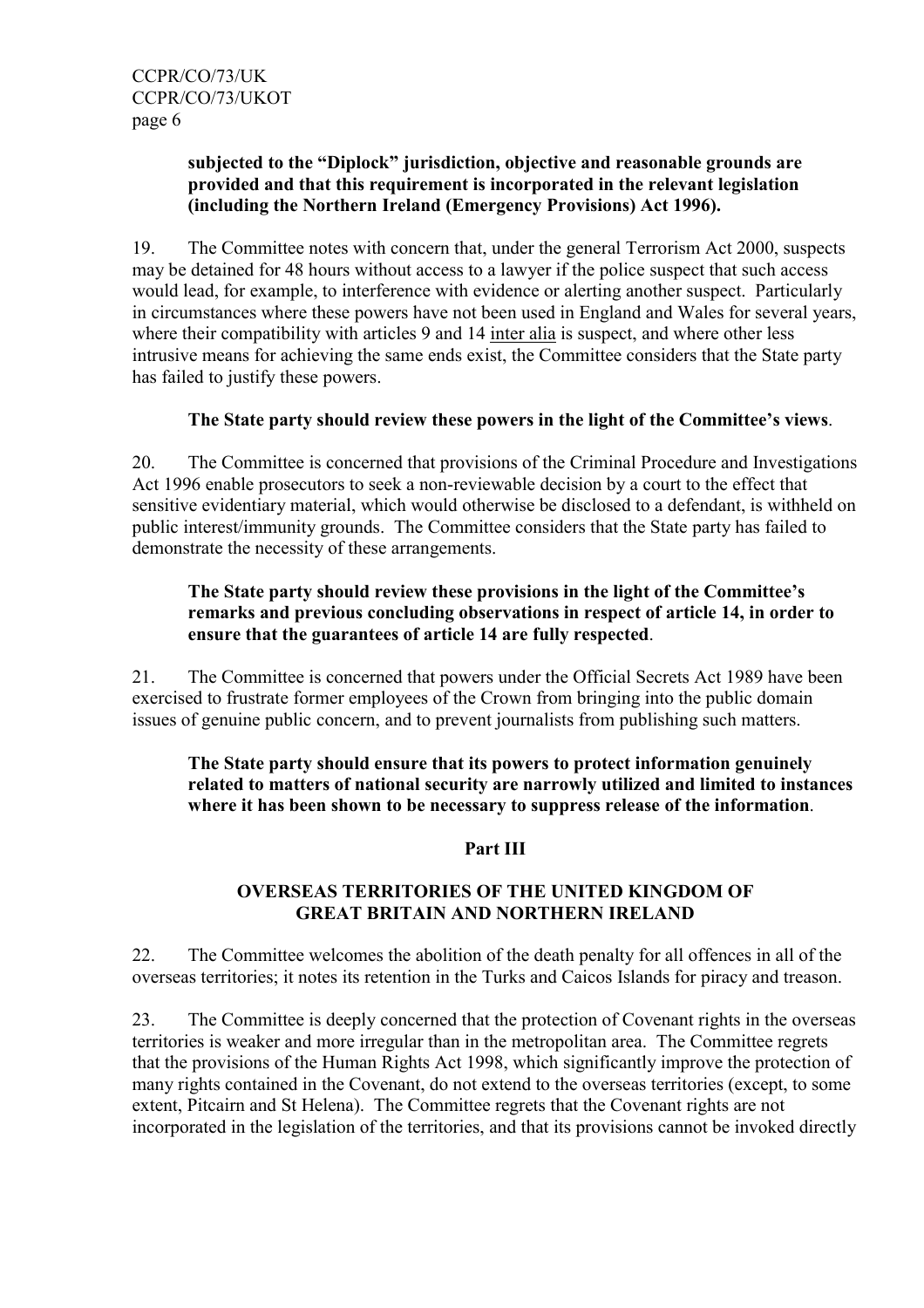CCPR/CO/73/UK CCPR/CO/73/UKOT page 7

before or applied by the judiciary. The consequences are especially regrettable in those overseas territories (British Virgin Islands, Cayman Islands, St. Helena and Pitcairn) whose Constitutions do not contain chapters on fundamental rights. In this regard, the Committee would welcome answers to the questions not dealt with by the delegation.

#### **The State party should give priority to incorporating Covenant rights in the respective domestic legal orders of the overseas territories**.

24. The Committee is concerned at the absence throughout the overseas territories of appropriate training on the Covenant for public officials, a situation recognized by the State party.

#### **The appropriate authorities should establish programmes of training and education for their public officials, aimed at inculcating a human rights culture in these persons who exercise governmental powers in the various overseas territories**.

# **Positive aspects, principal subjects of concern and recommendations**

# **Bermuda**

25. The Committee welcomes the establishment of the Human Rights Commission of Bermuda, with powers of investigation, prosecution, conciliation and education.

#### **British Virgin Islands**

26. The Committee appreciates the elimination of constitutional rules inconsistent with articles 3 and 26 of the Covenant which discriminated between the rights accorded to spouses of male and female British Virgin Islanders.

# **Cayman Islands**

27. The Committee appreciates the passage of the Youth Justice Law providing a regime for juvenile offenders, which focuses on the specific needs of that group.

28. The Committee is concerned that the categories of persons for whose deportation Cayman law provides, in particular "undesirable" or "destitute" persons, are defined in terms that are vague and unclear, and that deportation of such persons may violate articles 17 and 23 of the Covenant. Moreover, the Committee considers that, since deportation occurs pursuant to an order issued by the Governor after having considered a magistrate's report, there is insufficient review of the appropriateness of such a measure in terms of article 13.

**The State party should review its law on deportation to provide clear criteria, and effective and impartial review of any deportation decision, in order to ensure compliance with articles 17, 23 and 26.**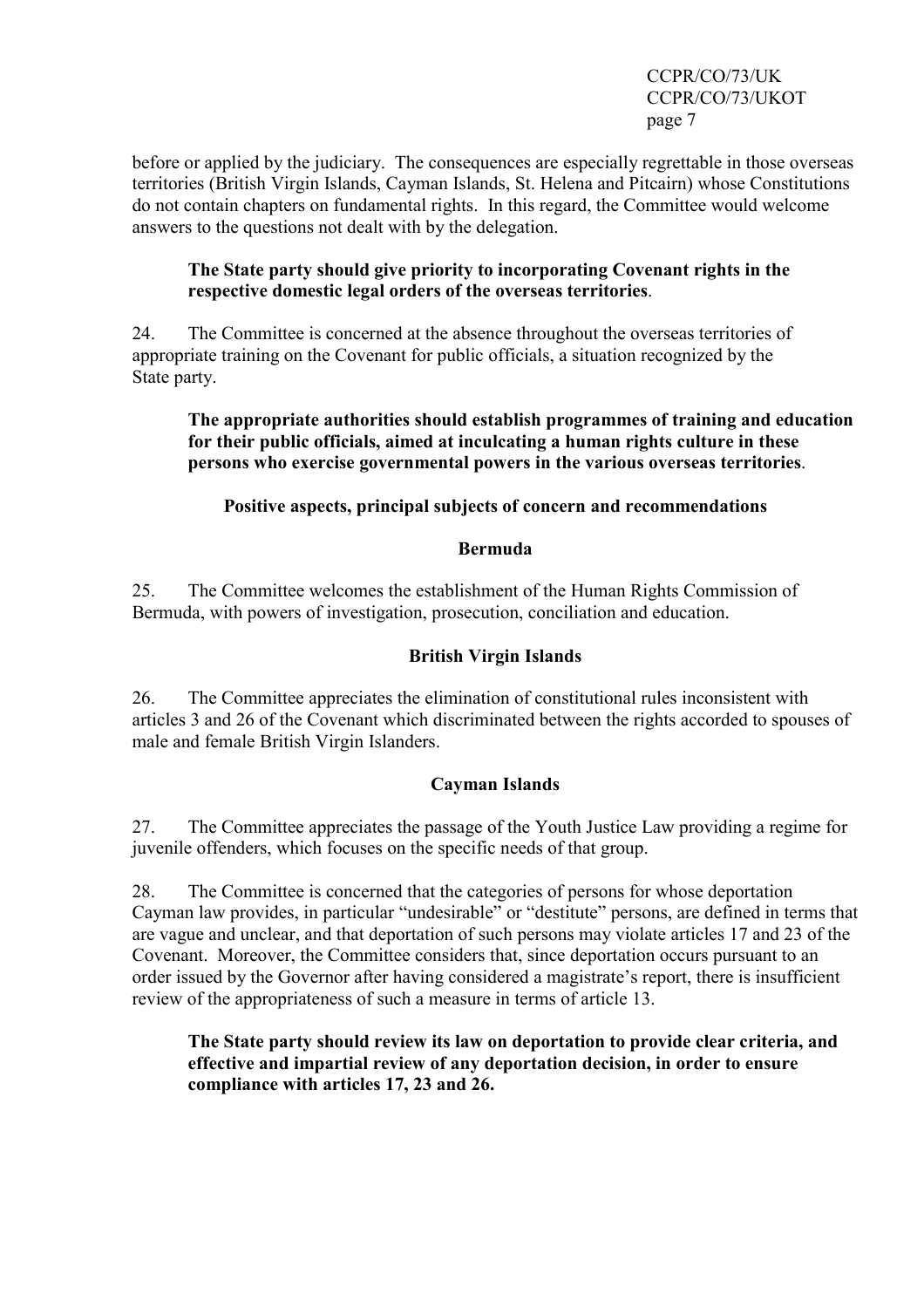#### **Falkland Islands/Malvinas**

29. The Committee welcomes the enactment of the Race Relations Ordinance 1994 (adopting the provisions of the Race Relations Act 1974 (UK)) and the Sex Discrimination Act 1998, aimed at eliminating discrimination on the grounds of race and sex.

30. The Committee is concerned that, while "seek[ing] to remove any avoidable discrimination against, or stigma attaching to, children born outside of marriage", the Family Law Reform Ordinance does not abolish the status of illegitimacy. The Committee also considers that the absence of any right of compensation, in the circumstances of article 14, paragraph 6, of the Covenant, violates that provision.

# **The State party should amend these aspects of its law to bring them into line with its obligations under article 24, taken together with article 26, and under article 14 of the Covenant.**

#### **Gibraltar**

31. The Committee appreciates the Domestic Violence and Matrimonial Proceedings Act 1998 and the Maintenance (Amendment) Ordinance 1998, which provide protection orders and exclusion orders for vulnerable parties in matrimonial relationships.

#### **Montserrat**

32. The Committee commends the State party for its emphasis on maintaining observance of its human rights obligations despite the volcanic eruptions of 1995, 1996 and 1997. In particular, the Committee commends the holding of elections for the Legislative Council in October 1996.

33. The Committee is concerned over the situation of long-term prisoners, who have had to serve sentences in other overseas territories.

#### **The State party should ensure that, consistent with articles 10, 17, 23 and 24 of the Covenant, long-term prisoners may serve their sentences in its territory; alternatively, it should investigate non-custodial means of punishment**.

# **St. Helena**

34. The Committee takes note of the adoption of Public Order Ordinance 1997, providing an up-to-date legal scheme governing public processions and assemblies. The Committee also appreciates the appointment of a Public Solicitor in 1998, providing free legal advice, assistance or representation to persons so requiring.

35. The Committee is concerned at the mixing of accused and convicted prisoners, especially since St. Helena is not one of the overseas territories to which a reservation to article 10, paragraph 2 (a), of the Covenant has been applied.